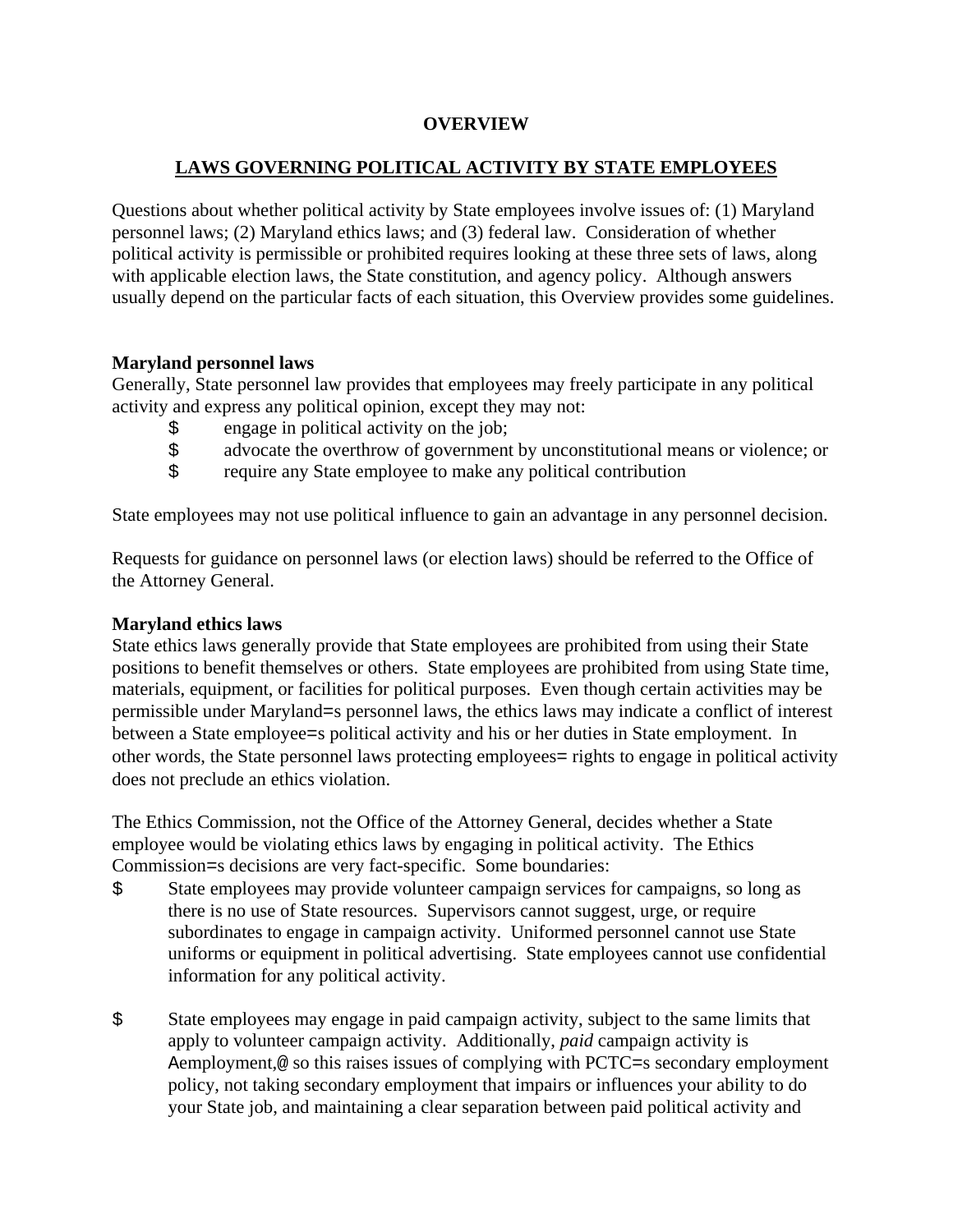State employment. A formal leave of absence may be a way to resolve these issues.

- \$ State employees may run for office while remaining State employee, provided they do not use State resources or otherwise misuse their State position. Additionally, State employees running for office must comply with campaign finance rules, and must be careful not to solicit contributions from people or entities they have contact with during the course of their State employment.
- \$ Whether State employees may keep their State jobs after winning an election depends on the facts of each case. Questions about potential ethics violations should be directed to the Ethics Commission, and questions about potential constitutional issues (*e.g.*, State constitutional requirements for certain elected positions) should be directed to the Office of the Attorney General.

# **Federal law - AHatch Act@**

Regardless of what State law permits, federal law prohibits political activity by certain kinds of State employees. State employees in the executive branch (*e.g.*, PCTC) who are principally employed in connection with programs financed in whole or in part by loans or grants made by the U.S. government or a federal agency are considered Acovered employees@ or AHatched.@ If you exercise no job function in connection with any federally-funded activity, you are not Hatched.

An employee is Hatched if his or her principal employment is in connection with an activity which is financed in whole or in part by loans or grants made by the U.S. or a federal agency. Generally, this determination must be made on a case-by-case basis by looking at the employee=s job description and specific duties, and the specific activities which are federally funded. If the employee exercises any function in connection with the federally funded activities, the Hatch Act applies to him. In the case of supervisory personnel, if employees he directly supervises have such a connection with a federally funded activity, the Hatch Act may cover the supervisor as well. Placing a Hatched employee on leave during period(s) of political activity will not resolve the Hatch problem.

Hatched employees *may*:

- \$ run for public office in nonpartisan elections
- \$ campaign for and hold office in political clubs and organizations<br>\$ actively campaign for candidates for public office in partisan and
- actively campaign for candidates for public office in partisan and nonpartisan elections
- \$ contribute money to political organizations and attend political fundraising functions

Hatched employees *may not*:

- \$ be candidates for public office in a partisan election
- \$ use official authority or influence to interfere with or affect the results of an election or nomination
- \$ directly or indirectly coerce contributions from subordinates to support a party or candidate